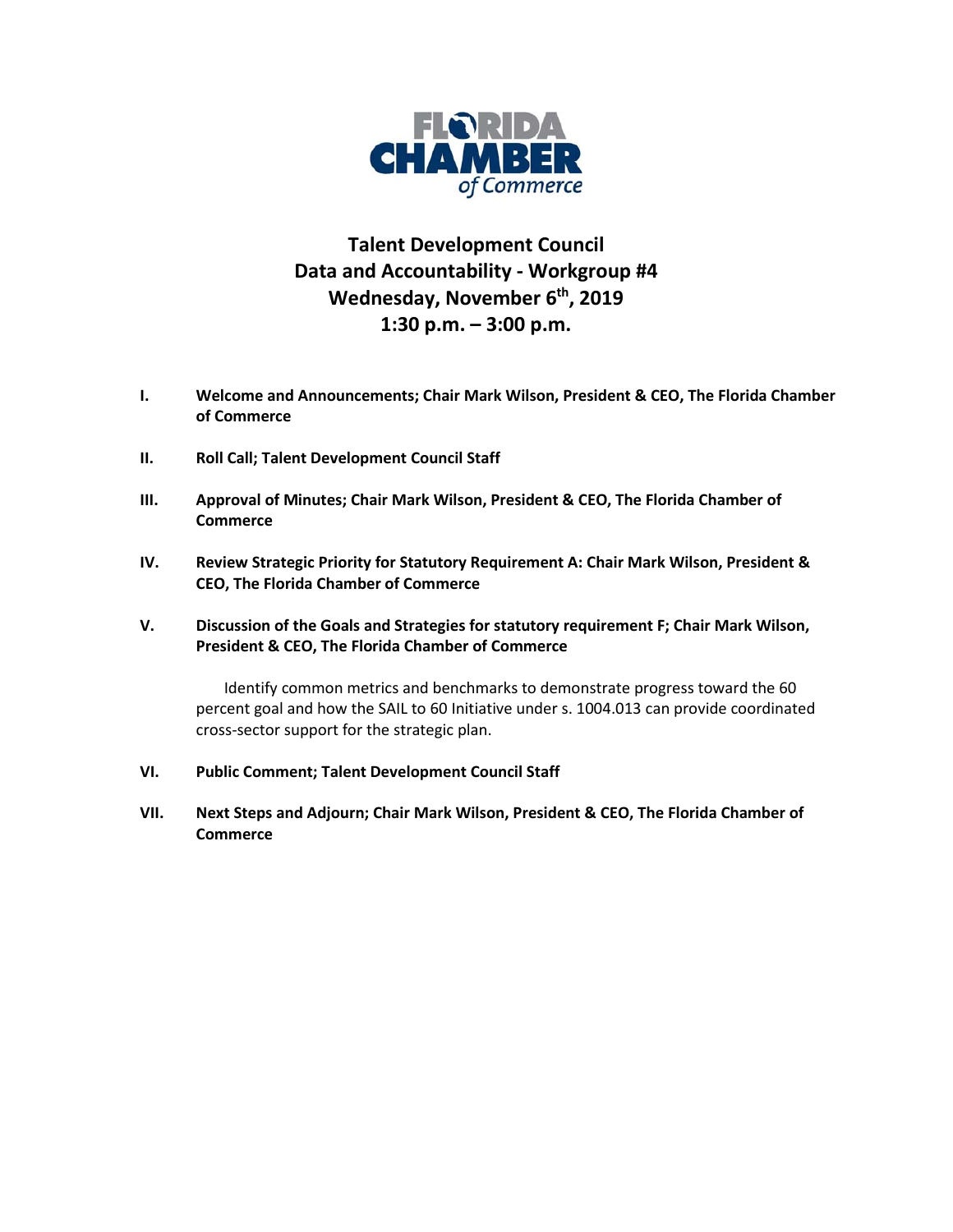

# **FLORIDA TALENT DEVELOPMENT COUNCIL**

#### **Group 4: Data and Accountability**

Wednesday, October 30, 2019 1:30 pm – 3:00 pm

**Roll Call**

#### **Members Present:**

Mark Wilson, Workgroup Chair **Jamal Sowell** Heather Reingold **Andra Cornelius** Peter Ring **Bob Ward** 

Elizabeth Winslow Adrienne Johnston Emily Sikes

#### **Others Present:**

- Joel Schleicher, Council Chair
- Beth Cicchetti
- Keith Richard
- Carrie Henderson
- Bob O'Leary
- Steve Collins
- Steven Bowen

#### **Department of Economic Opportunity Support Staff Present:**

- Katherine Morrison
- Nicole Duque
- Monica Rutowski
- Megan Moran
- Lorena Clark

## **Introduction: Welcome, Roll Call and Approval of Minutes**

- Mark Wilson, Workgroup Chair, welcomed members and discussed the purpose of the meeting.
- Katherine Morrison called roll.
- Workgroup members approved the October 23, 2019 meeting minutes as amended.

#### **Discussion**

- Mark Wilson reviewed statutory requirement (a) and guiding questions that were sent in and provided in the meeting materials.
	- o Topics included:
		- **FICUME:** Focusing on retraining adults; lifelong learning.
		- Aligning the fastest growing industry occupations with the technical schools.
		- **FICUM** Focusing on key sectors in Florida's economy while also including trends and future job needs, both state wide and regionally.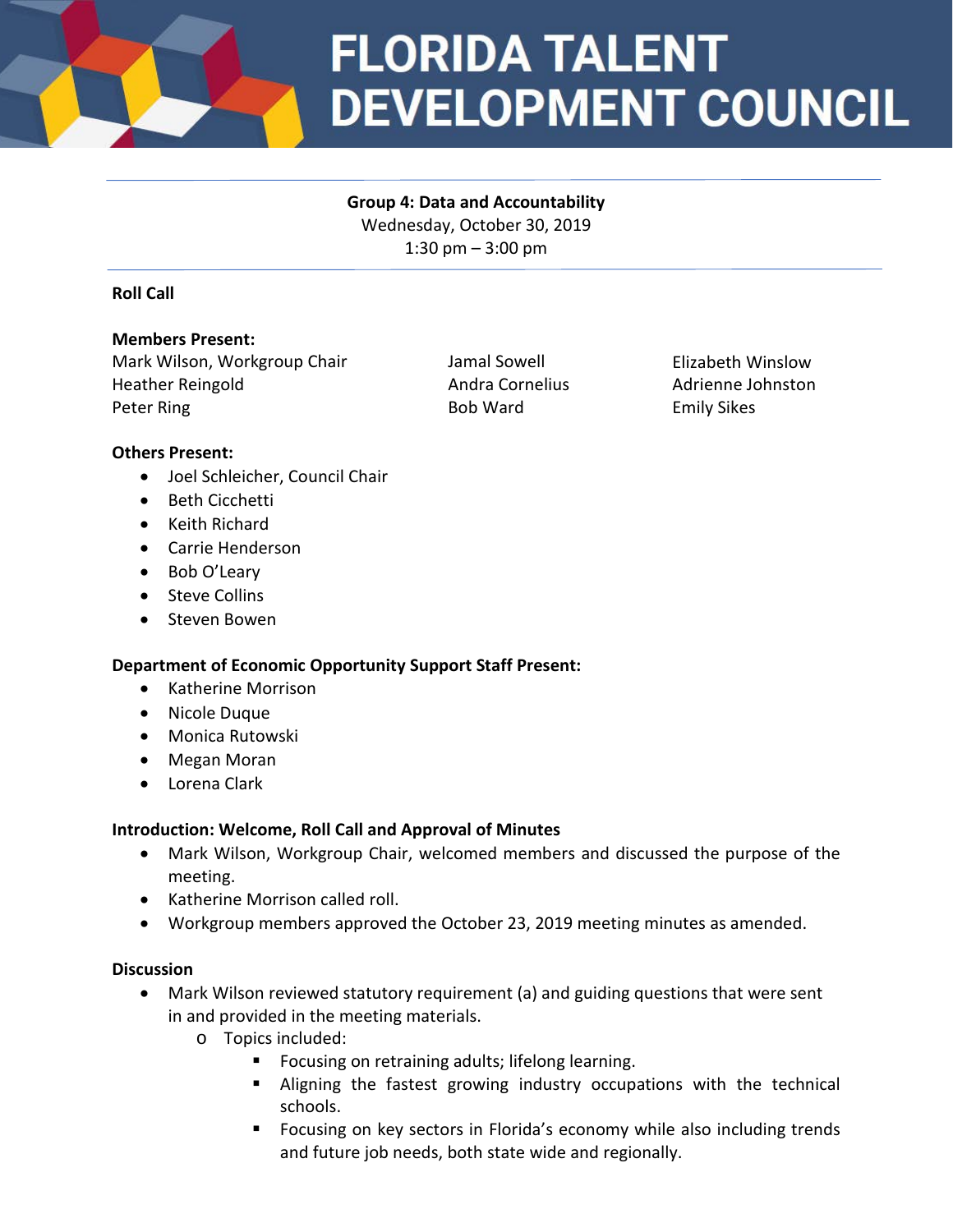

- **EXECT** Credit for work-based learning and apprenticeships.
- Adrienne Johnston shared the fastest growing industry data by both growth rate and those adding the most jobs.
- **Education attainment level.**
- Opportunity to include apprenticeships tied to occupations and targeted sectors.
- **Statewide list and regional list.**
- Requesting EDC's and local workforce boards promote job data.
- Mark Wilson reviewed the proposed work plan of goals and strategies and requested comments or questions on what the strategy should look like.
	- o Strategy discussion for Goal 1:
		- Identify which industry sectors are growing the fastest either by percentage or job numbers.
		- **Local and regional data.**
		- **Alignment with eight targeted industries.**
		- Defining/setting thresholds.
		- Utilizing sector strategy approach.
		- **Marketing the data.**
	- o Strategy discussion for Goal 2:
		- Create an inventory that would capture all postsecondary credentials for educational institutions.
		- **Market date to get out to masses.**
		- **E** List of occupations in high demand, Classification of Instructional Programs (CIP) x Standard Occupational Classification (SOC).
		- Connecting of very specific degrees.
		- Include industry growth and industry occupations.
		- Refine information/process.
- Next Steps
	- o Review work group 1's strategies.
	- o Review draft of strategies.
	- o Mark will provide progress update to the full Talent Development Council meeting on Monday, November 4, 2019.

#### **Public Comment**

Katherine Morrison opened the meeting for public comment. No members of the public commented on the call.

#### **Closing**

Mark Wilson gave closing remarks and adjourned the meeting.

The next meeting of this workgroup will take place on Wednesday, November 6, 2019 at 1:30 pm.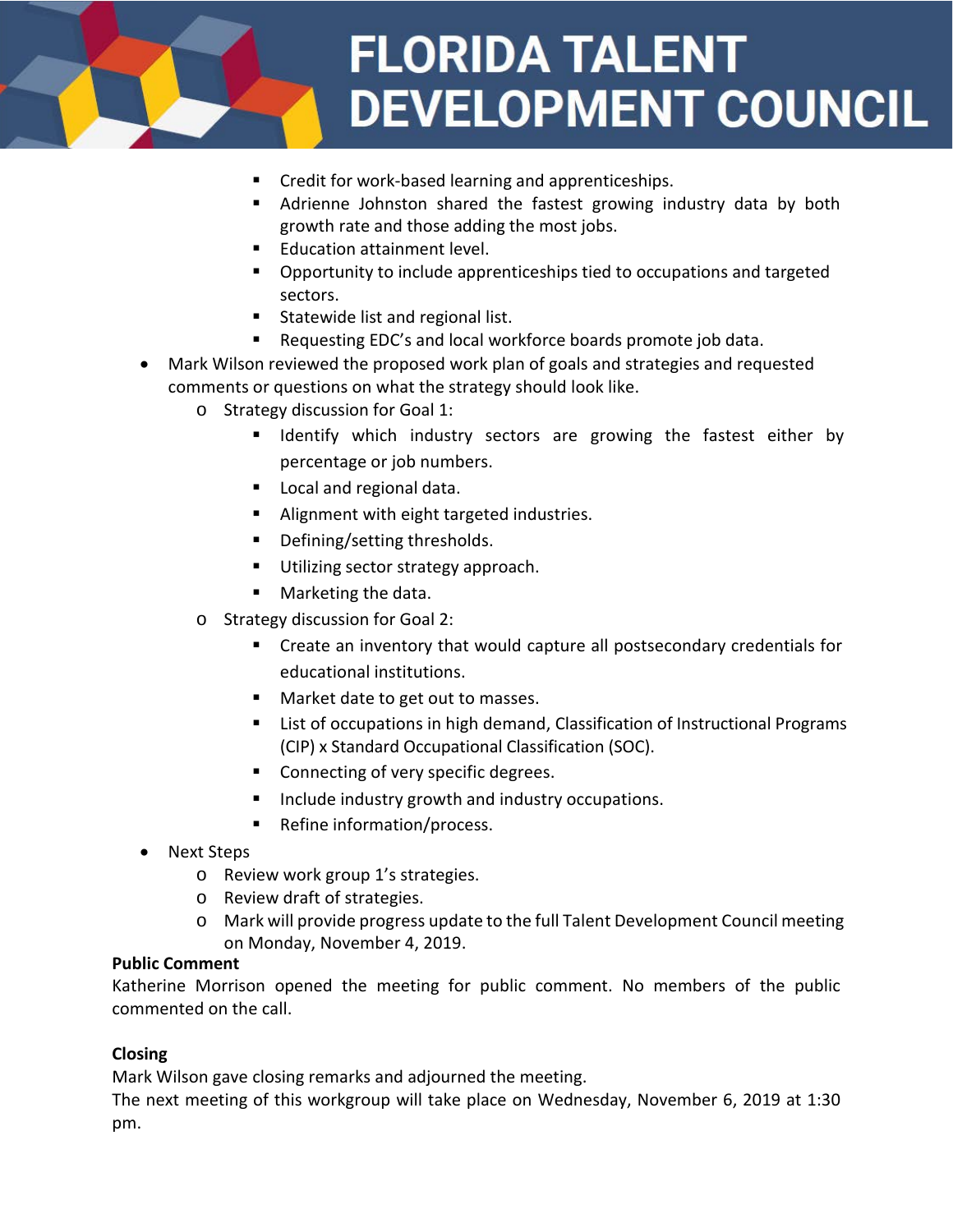# **Strategic Priority 4: Data and Accountability**

## **Statutory Requirement:**(a) Identify Florida's fastest-growing industry sectors and the postsecondary credentials required for employment in those industries.

| <b>Goals</b>                                                      | <b>Strategies</b>                                                                                                          |
|-------------------------------------------------------------------|----------------------------------------------------------------------------------------------------------------------------|
| DA 1. Identify the fastest-growing<br>industry sectors in Florida | DA 1.1. Utilize calibrated job forecasting analysis from Florida DEO, Enterprise Florida, and CareerSource to see which    |
|                                                                   | occupations are forecasted to grow the most.                                                                               |
|                                                                   | DA 1.2. Develop a matrix that aligns fastest growing industries and occupations to Enterprise Florida Targeted Industry    |
|                                                                   | clusters.                                                                                                                  |
|                                                                   | DA 1.3. Annually, the calibrated receipt from DA 1.1. will include a 30- to 90- day statewide and regional leadership      |
|                                                                   | awareness campaign to include FEDC, all 24 regional workforce boards, cabinet meetings, legislative delegation, local      |
|                                                                   | chambers of commerce and dozens of statewide and regional groups who will help educate students, parents and other         |
|                                                                   | stakeholders.                                                                                                              |
|                                                                   |                                                                                                                            |
|                                                                   |                                                                                                                            |
| DA 2. Ensure that postsecondary                                   | DA 2.1. Identify postsecondary credentials offered across postsecondary institutions.                                      |
|                                                                   | DA 2.2. Develop sustainable process for business community to identify the postsecondary credentials needed to fill talent |
|                                                                   | gaps in Florida.                                                                                                           |
| credentials needed for fastest-                                   | DA 2.3. Modify the national Classification of Instructional Programs (CIP) x Standard Occupational Classification (SOC)    |
| growing jobs are available                                        | crosswalk to align with Florida post-secondary credentials and implement as statewide standard.                            |
|                                                                   |                                                                                                                            |
|                                                                   |                                                                                                                            |
|                                                                   |                                                                                                                            |
| DA 3. ???                                                         | DA 3.1. Insert Strategy                                                                                                    |
|                                                                   | DA 3.2. Insert Strategy                                                                                                    |
|                                                                   |                                                                                                                            |
|                                                                   |                                                                                                                            |
|                                                                   |                                                                                                                            |
|                                                                   | DA 3.1. Insert Strategy                                                                                                    |
| DA 4. ???                                                         | DA 3.2. Insert Strategy                                                                                                    |
|                                                                   |                                                                                                                            |
|                                                                   |                                                                                                                            |
|                                                                   |                                                                                                                            |
|                                                                   |                                                                                                                            |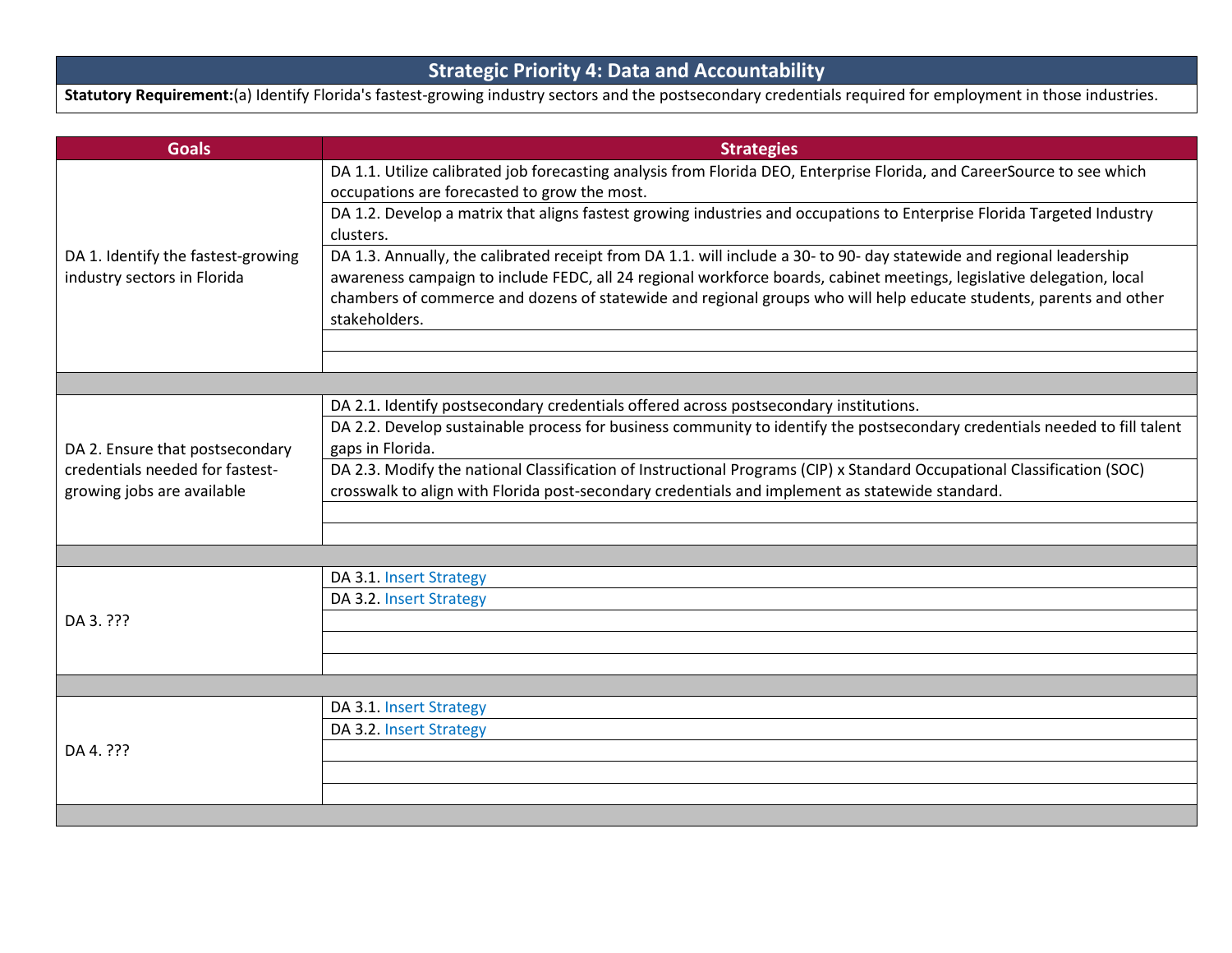# **Strategic Priority 4: Data and Accountability**

**Statutory Requirement:** (f) Identify common metrics and benchmarks to demonstrate progress toward the 60 percent goal and how the SAIL to 60 Initiative under s. 1004.013 can provide coordinated cross-sector support for the strategic plan.

| <b>Goals</b>                                                                                                                                                                                                                                          | <b>Strategies</b>                                                                                                                                                                                                                                                                                                                                                                                                                                                                                                                                                                                                                                                                                                                                                                                                                                                              |
|-------------------------------------------------------------------------------------------------------------------------------------------------------------------------------------------------------------------------------------------------------|--------------------------------------------------------------------------------------------------------------------------------------------------------------------------------------------------------------------------------------------------------------------------------------------------------------------------------------------------------------------------------------------------------------------------------------------------------------------------------------------------------------------------------------------------------------------------------------------------------------------------------------------------------------------------------------------------------------------------------------------------------------------------------------------------------------------------------------------------------------------------------|
| DA 1. Define what is a common<br>metric and what is a common<br>benchmark.                                                                                                                                                                            | DA 1.1. Do the current metrics outlined in FL. S. 1004.013 appropriately capture the needed requirements to show<br>progress toward the SAIL to 60 Initiative?                                                                                                                                                                                                                                                                                                                                                                                                                                                                                                                                                                                                                                                                                                                 |
|                                                                                                                                                                                                                                                       |                                                                                                                                                                                                                                                                                                                                                                                                                                                                                                                                                                                                                                                                                                                                                                                                                                                                                |
| DA2: Consider the formation of a<br>metrics advisory committee to<br>recommend high-level state and<br>educational institution<br>performance metrics to guide and<br>monitor progress towards<br>increasing credentials and degrees<br>through 2030. | DA 2.1. Identify the number of individuals by county, especially opportunity populations, who do not have a postsecondary<br>credential (benchmark) and set goals for attainment progress annually by target industry sector employment needs.<br>DA 2.2. Develop talent incentives that encourage employers to identify the number of individuals that they employ that do<br>not have a post-secondary credential and to invest in upgrading worker skills enabling productivity gains.<br>DA2.3. At the LWDB level, identify current Career and Professional Education (CAPE) academies aligned to target sectors,<br>and benchmark the number of students earning credentials who transition on to Florida College System<br>enrollment/completion.<br>DA2.4. Consider the creation of a web-based performance dashboard to better understand state and regional progress. |
|                                                                                                                                                                                                                                                       |                                                                                                                                                                                                                                                                                                                                                                                                                                                                                                                                                                                                                                                                                                                                                                                                                                                                                |
| DA 3. ???                                                                                                                                                                                                                                             | DA 3.1. Insert Strategy<br>DA 3.2. Insert Strategy                                                                                                                                                                                                                                                                                                                                                                                                                                                                                                                                                                                                                                                                                                                                                                                                                             |
|                                                                                                                                                                                                                                                       |                                                                                                                                                                                                                                                                                                                                                                                                                                                                                                                                                                                                                                                                                                                                                                                                                                                                                |
| DA 4. ???                                                                                                                                                                                                                                             | DA 3.1. Insert Strategy<br>DA 3.2. Insert Strategy                                                                                                                                                                                                                                                                                                                                                                                                                                                                                                                                                                                                                                                                                                                                                                                                                             |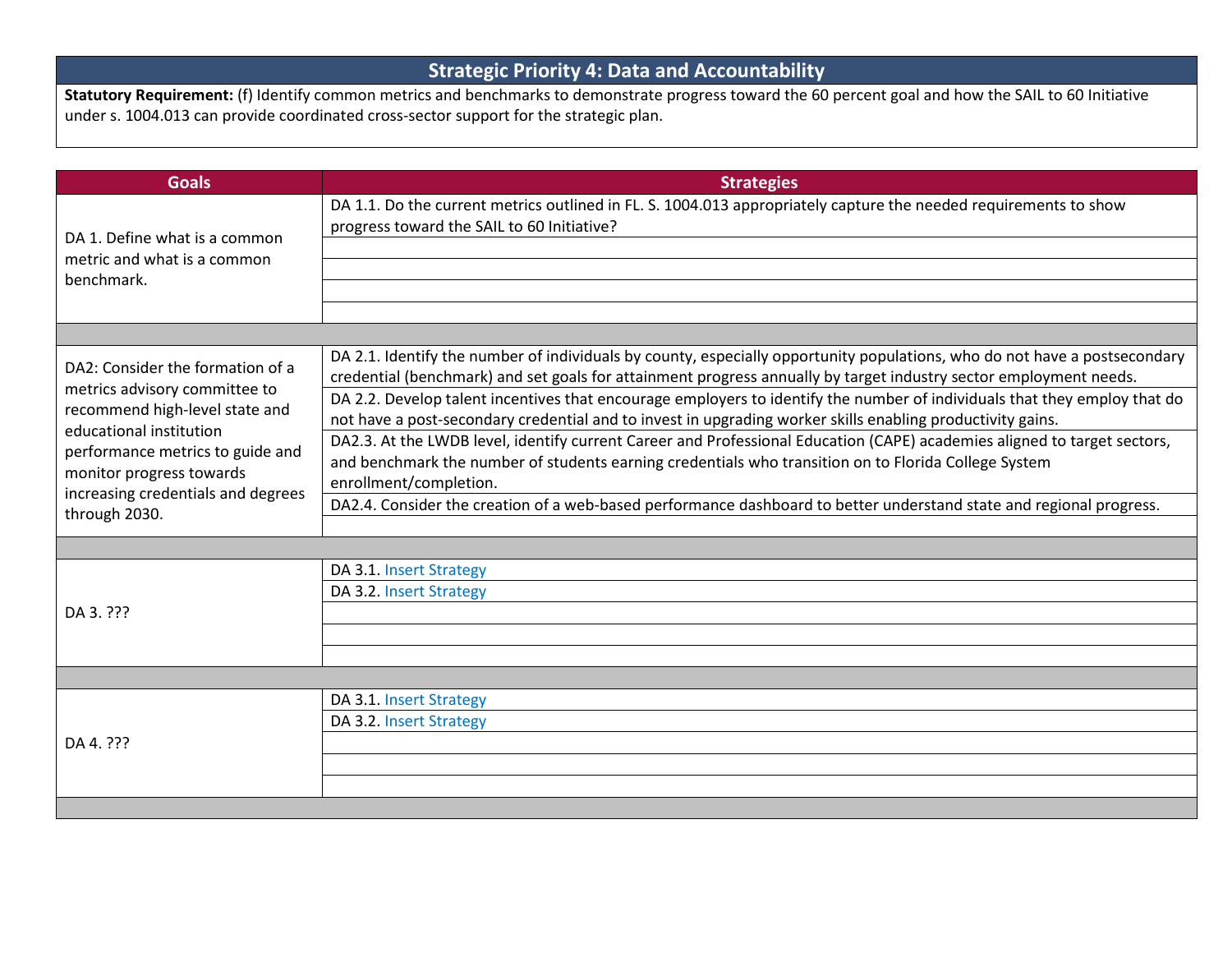## The 2019 Florida Statutes

**[Title XLVIII](http://www.leg.state.fl.us/Statutes/index.cfm?App_mode=Display_Index&Title_Request=XLVIII#TitleXLVIII)** K-20 EDUCATION CODE PUBLIC POSTSECONDARY EDUCATION **[Chapter 1004](http://www.leg.state.fl.us/Statutes/index.cfm?App_mode=Display_Statute&URL=1000-1099/1004/1004ContentsIndex.html) [View Entire Chapter](http://www.leg.state.fl.us/Statutes/index.cfm?App_mode=Display_Statute&URL=1000-1099/1004/1004.html)**

**1004.013 SAIL to 60 Initiative.**—

(1) The Strengthening Alignment between Industry and Learning (SAIL) to 60 Initiative is created to increase to 60 percent the percentage of working-age adults in this state with a highvalue postsecondary certificate, degree, or training experience by 2030.

(2) The State Board of Education and the Board of Governors shall work collaboratively to, at a minimum:

(a) Increase the awareness and use of:

1. The student advising system established under s. [1006.735\(](http://www.leg.state.fl.us/Statutes/index.cfm?App_mode=Display_Statute&Search_String=&URL=1000-1099/1006/Sections/1006.735.html)4)(b).

2. The Complete Florida Degree Initiative established under s. [1006.735\(](http://www.leg.state.fl.us/Statutes/index.cfm?App_mode=Display_Statute&Search_String=&URL=1000-1099/1006/Sections/1006.735.html)2) that facilitates degree completion for the state's adult learners. The Chancellor of the State University System and the Chancellor of the Florida College System shall consult with the Complete Florida Degree Initiative to identify barriers to program expansion and develop recommendations to increase the number of participating institutions and students served by the program. The recommendations must consider, at a minimum, methods for increasing outreach efforts to help students complete the "last mile" by providing financial assistance to students who are within 12 credit hours of completing their first associate or baccalaureate degree, but have separated from their institution of enrollment for more than one semester. Recommendations must be submitted to the Board of Governors, the State Board of Education, and the Governor no later than October 1, 2019.

3. Summer bridge programs at state universities and Florida College System institutions that help students transition to postsecondary education.

(b) Support and publicize the efforts of the Florida College Access Network in developing public and private partnerships to:

1. Increase the number of high school seniors who submit at least one completed postsecondary education application.

2. Increase the number of high school seniors who submit a completed Free Application for Federal Student Aid to receive financial aid to help pay for their postsecondary education expenses.

3. Recognize and celebrate high school seniors for their postsecondary education and career plans and encourage early preparation for college in accordance with s. [1001.43\(](http://www.leg.state.fl.us/Statutes/index.cfm?App_mode=Display_Statute&Search_String=&URL=1000-1099/1001/Sections/1001.43.html)14).